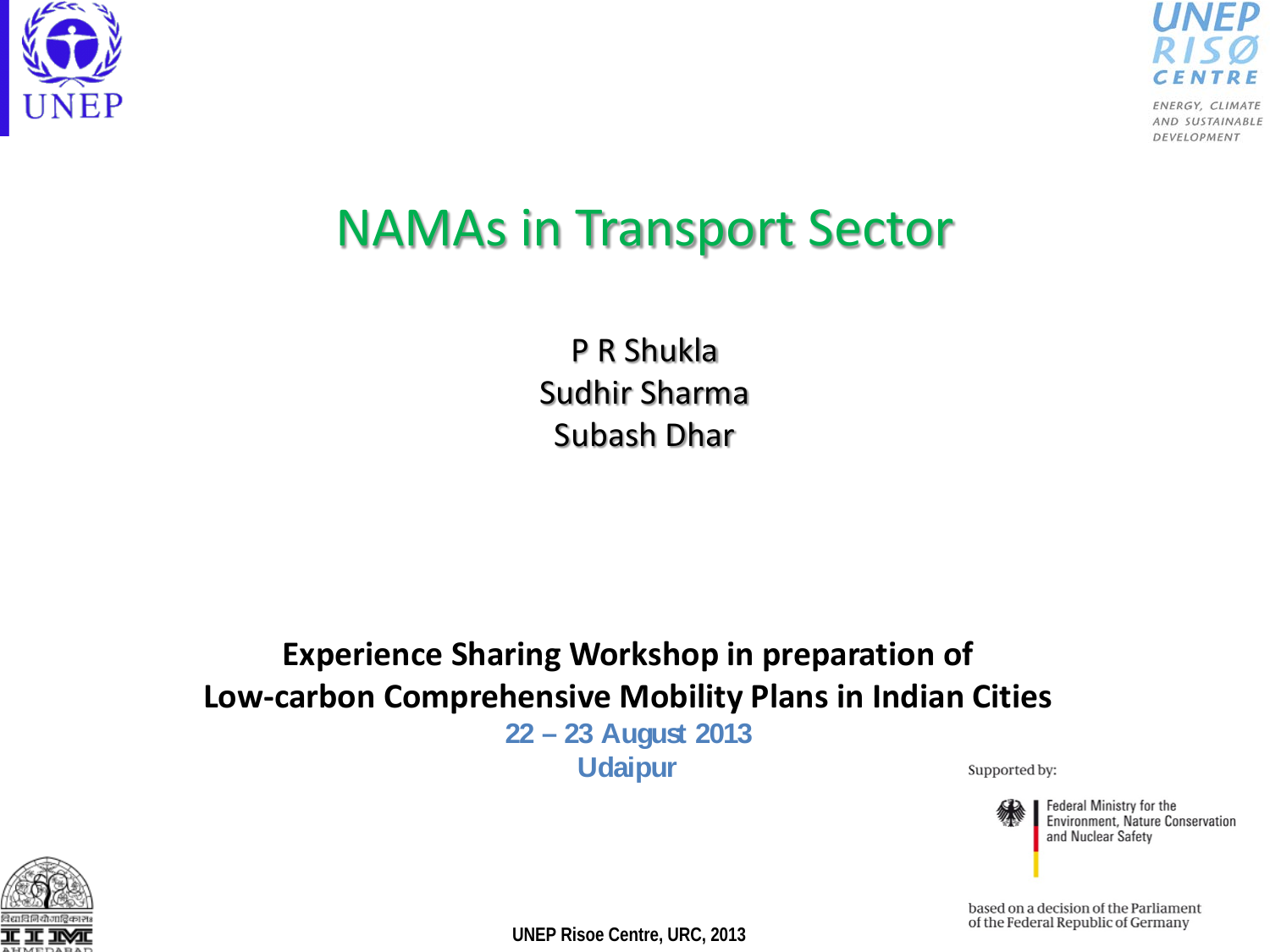





- What is a NAMA
- NAMA in Transport
- Financing for NAMA
- NAMA: Indian Perspective



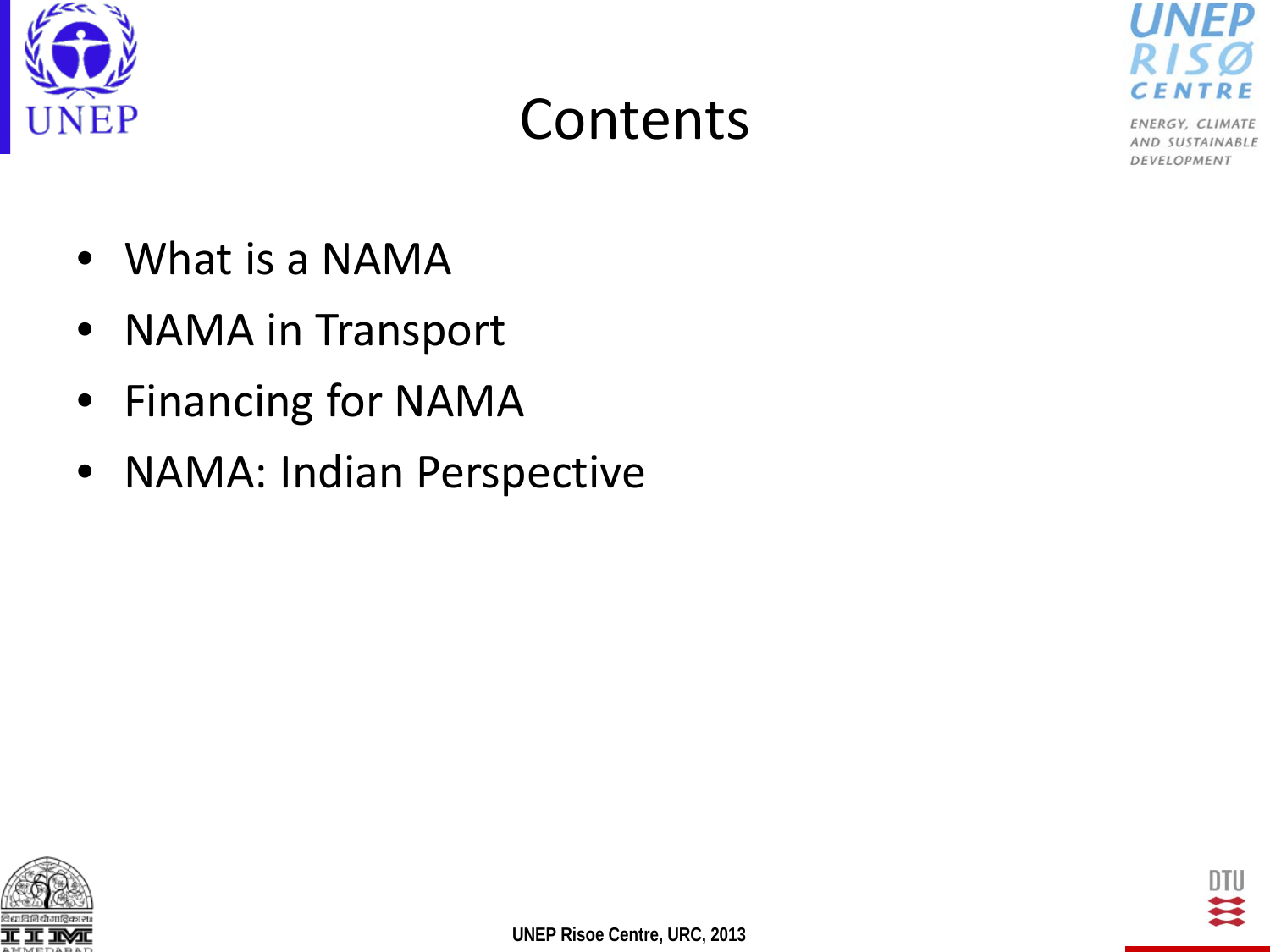



### What is a NAMA



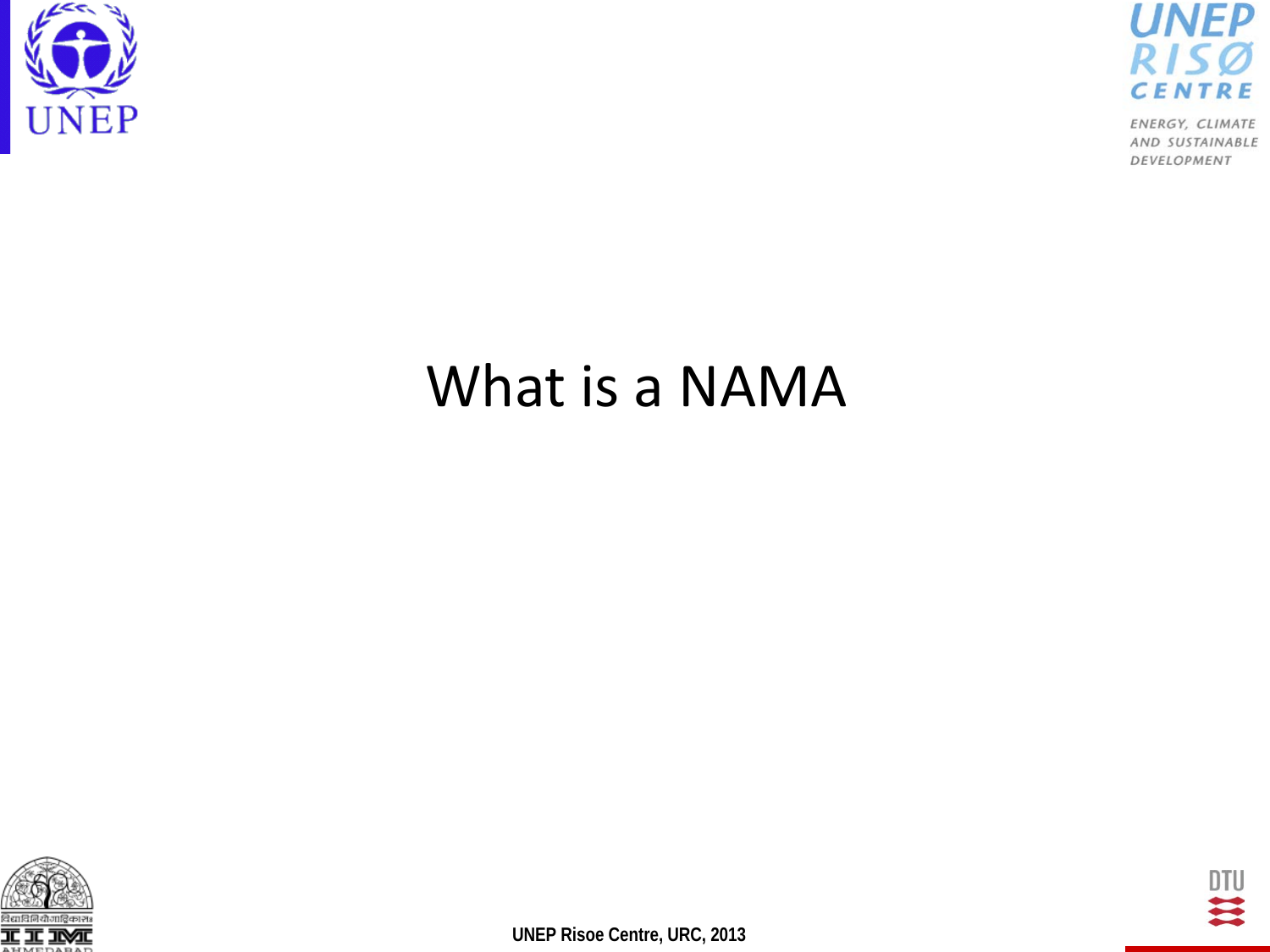





- **The Bali Action Plan 2008:** Enhanced action on mitigation of climate change, including, *Nationally Appropriate Mitigation Actions (NAMAs)* in the context of sustainable development, supported and enabled by technology, financing and capacity building, in a measurable, reportable and verifiable manner.
- **The Cancun Agreement (UNFCCC COP16, December 2010):** *"Developing country parties will take nationally appropriate mitigation actions in the context of sustainable development, supported and enabled by technology, financing and capacity-building, aimed at achieving a deviation in emissions relative to 'business as usual' emissions in 2020."*
- The **integrated assessment research** shows that sustainable development strategies that align national development and global climate goals deliver mitigation at lower *'social cost of carbon'* compared to mitigation done from a 'conventional' business-as-usual development pathway.
- 



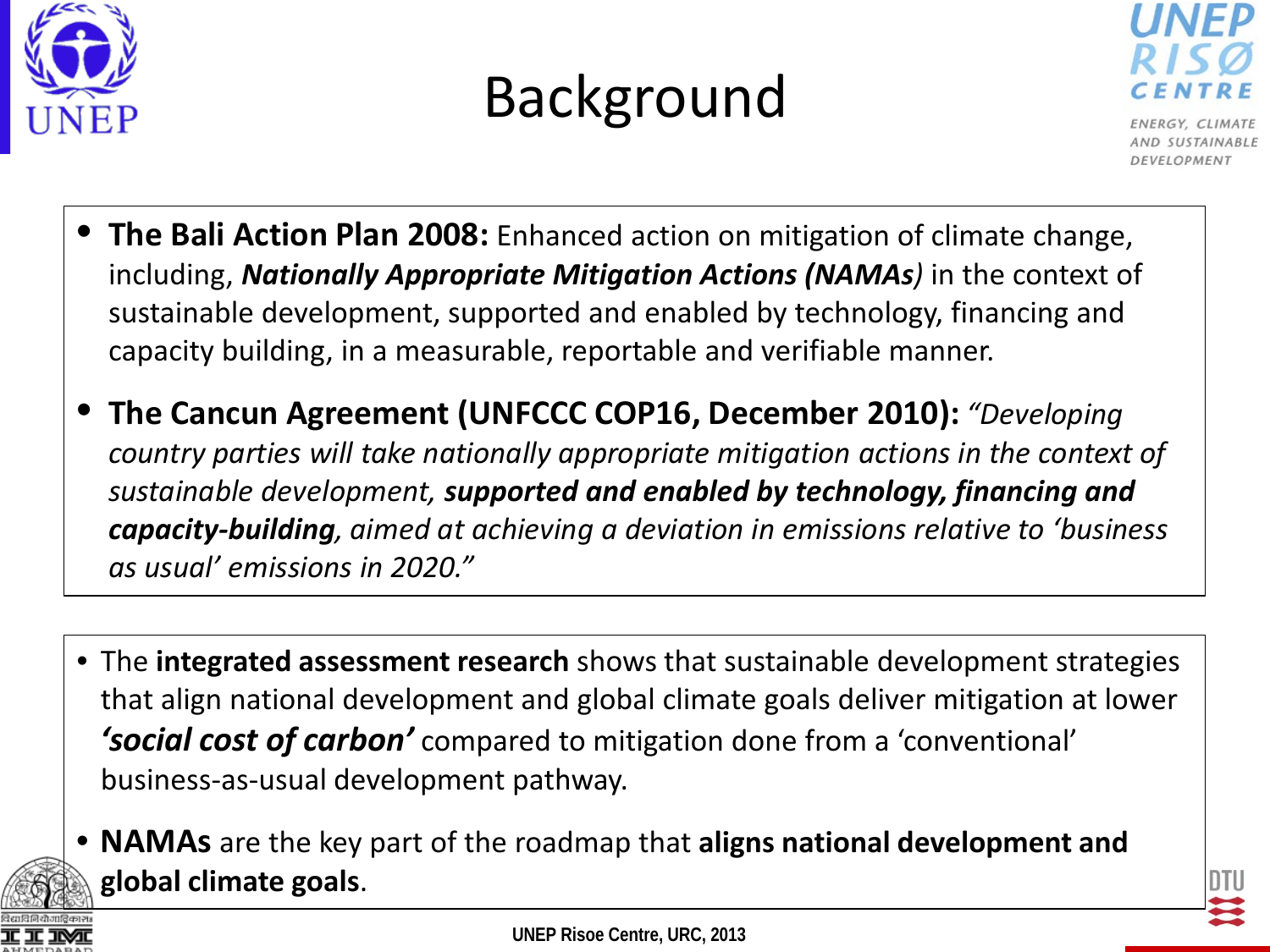



- NAMA as developing country Pledges submitted to the UNFCCC, and may be interpreted as:
	- Aggregate national level voluntary mitigation efforts countries are willing to undertake to address their GHG emissions and achieve significant deviation from the BAU emissions.
- **Examples** 
	- Government of India's submission to reduce Emission intensity of GDP by 20 – 25% below 2005 level by 2020.
	- These pledges include:
		- National Voluntary goals (X% below 1990 by 2020; or X% below BAU emissions in 2020, etc.); sectoral goals (afforestion increase by 10%); measures (energy efficiency in buildings, solar energy increase in electricity, etc.); or list of specific projects.

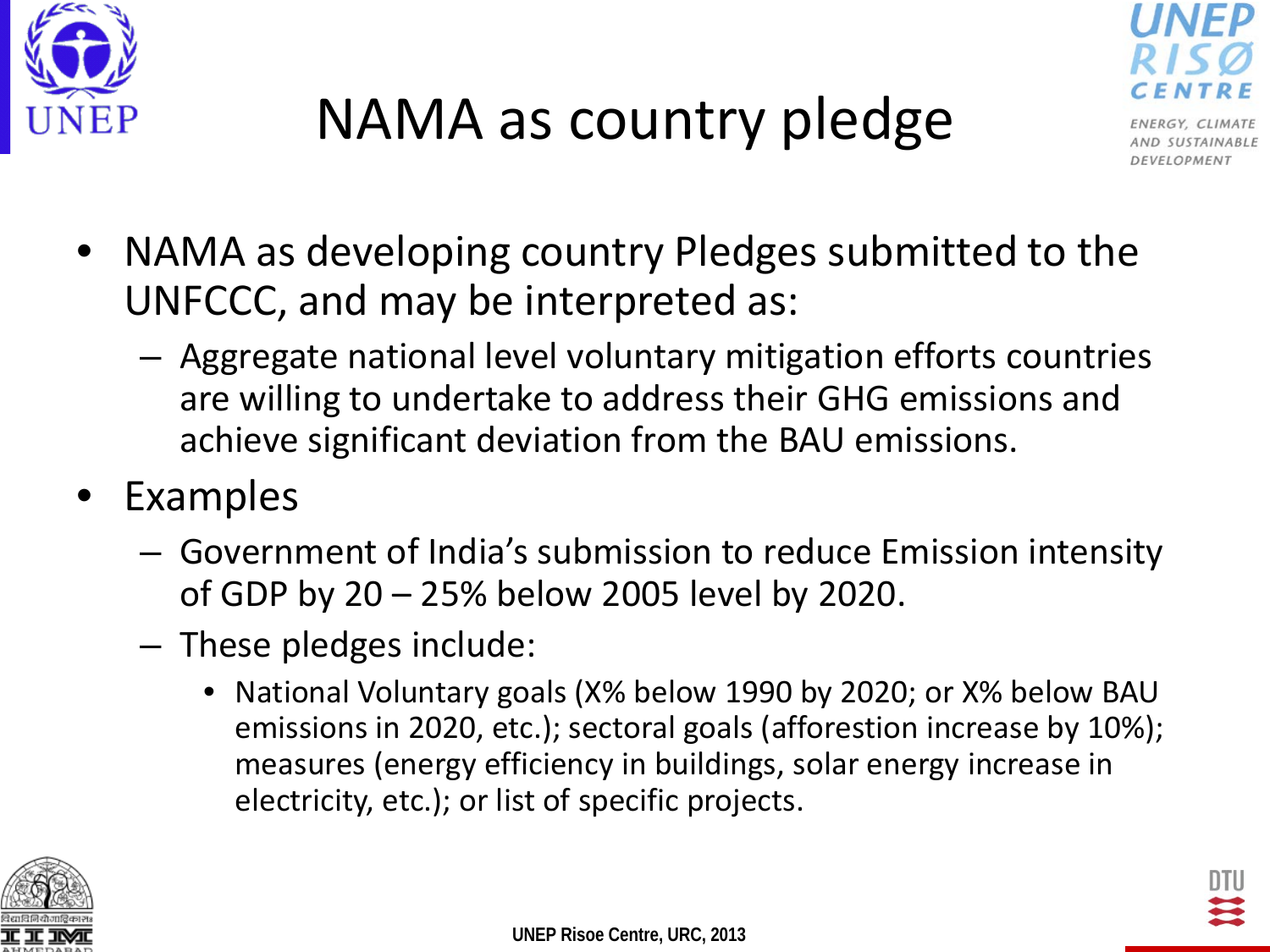

### NAMA as specific implementation mitigation action



- Specific mitigation actions with clear defined goals/objectives.
- Limited to sector/sub-sector or specific technologies or sources of emissions.
- Implementation of Policies/programmes and in some cases Projects.
- Example: 25 NAMAs uploaded on the UNFCCC Registry 15 seeking support for development; 6 seeking support for implementation; and 4 for recognition, and include

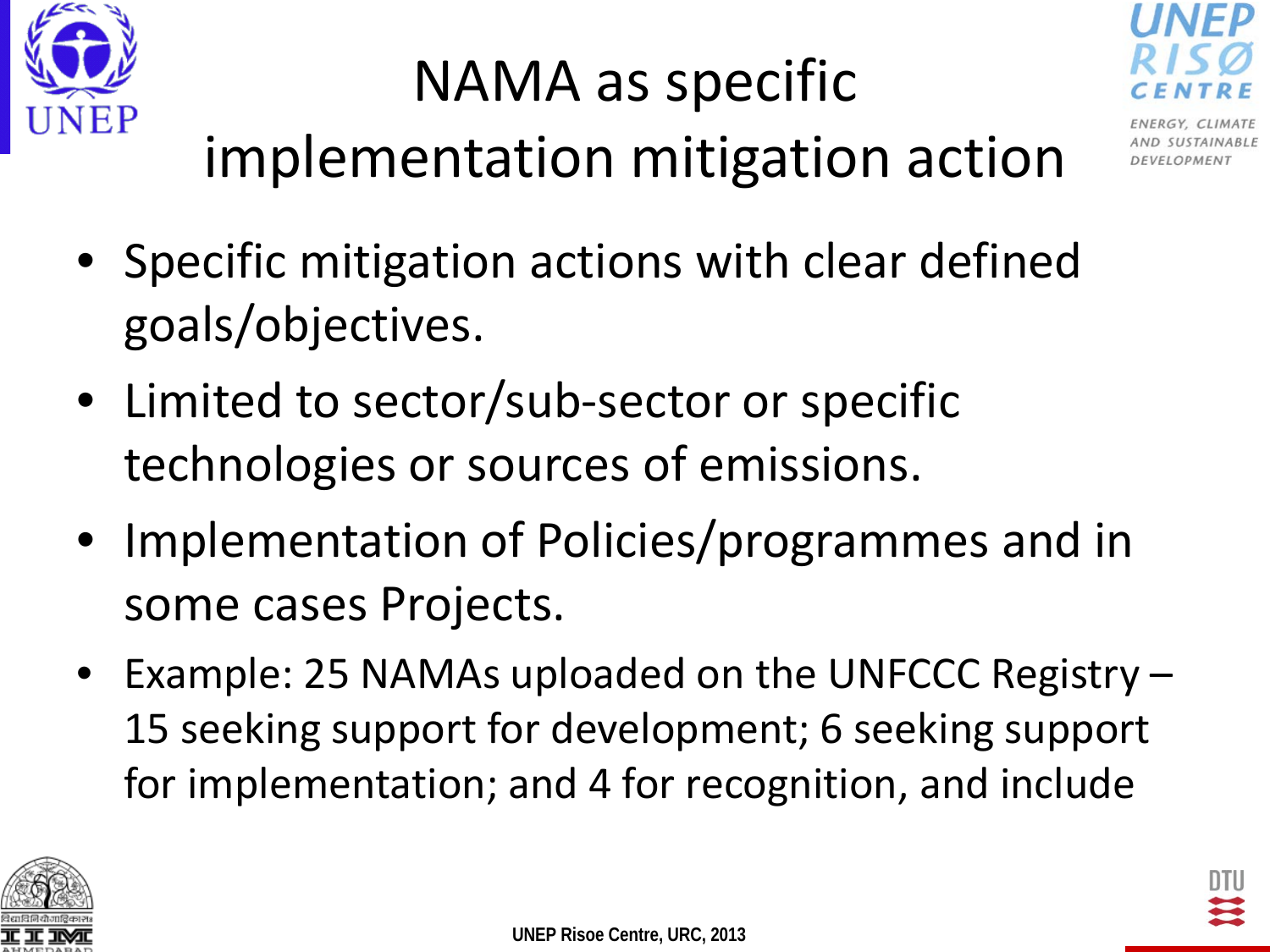



### Transport NAMAs



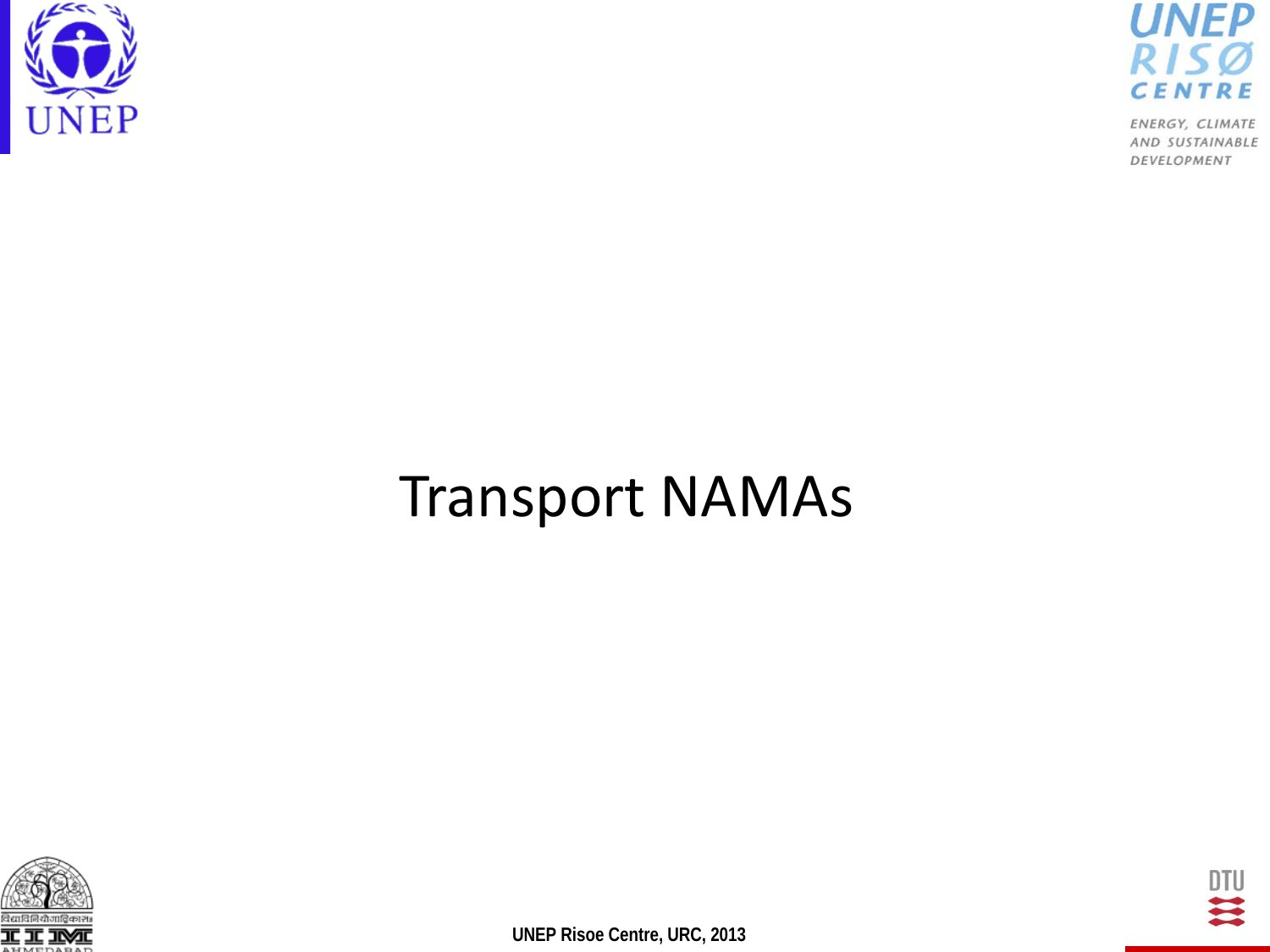

### NAMAs: Overview

**UNEP CENT** 

ENERGY, CLIMATE AND SUSTAINABLE DEVELOPMENT





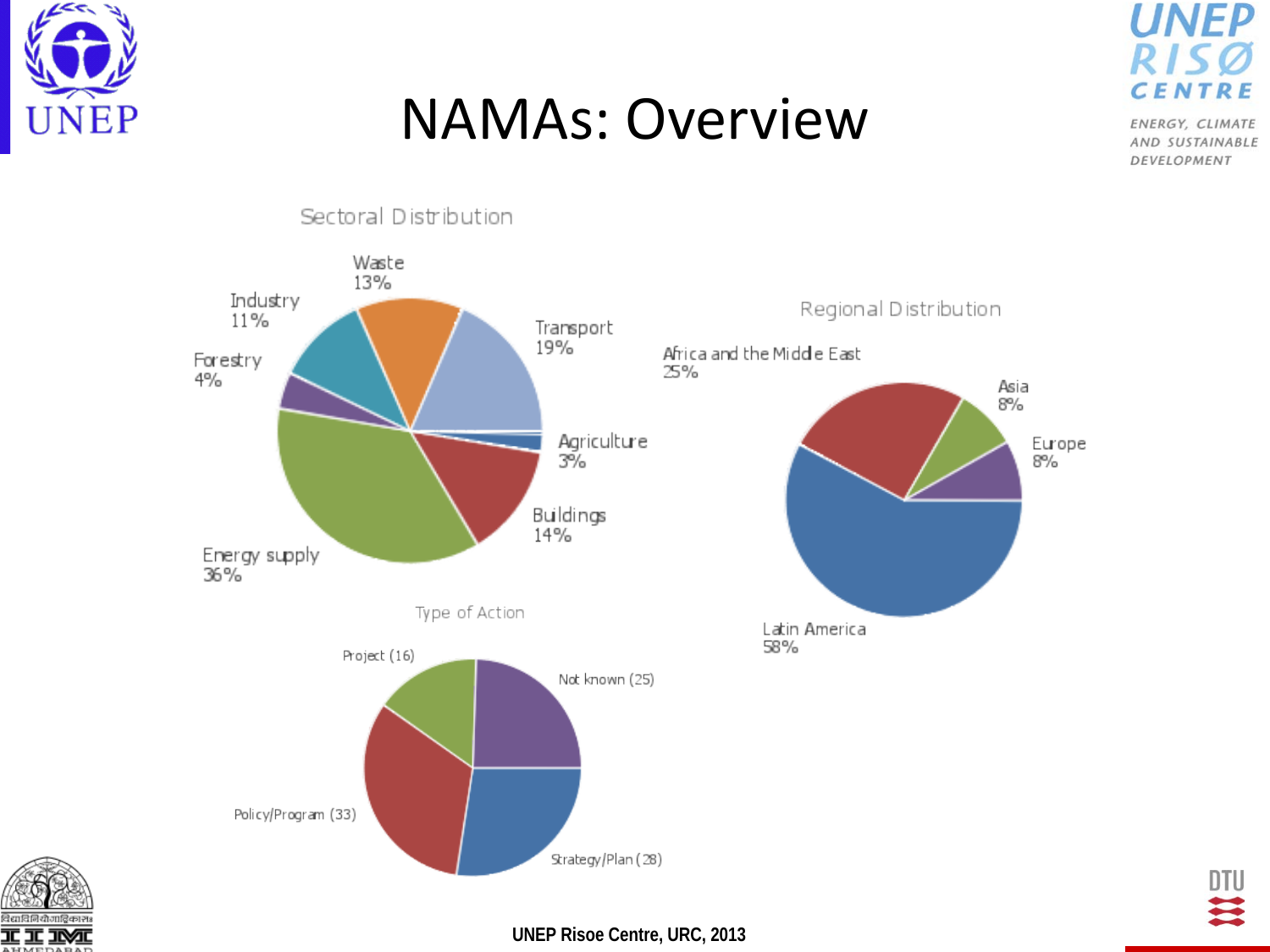

### NAMA Examples from Transport



ENERGY, CLIMATE AND SUSTAINABLE DEVELOPMENT

| Country                    | <b>Type</b>                                                                                       | <b>Type of Action</b> |
|----------------------------|---------------------------------------------------------------------------------------------------|-----------------------|
| <b>Submitted to UNFCCC</b> |                                                                                                   |                       |
| Ethiopia                   | Shifting Freight to Electric Rail                                                                 | Project               |
| Indonesia                  | Sustainable Urban Transport<br>Initiative                                                         | Policy/Program        |
| <b>Under Development</b>   |                                                                                                   |                       |
| Columbia                   | <b>Electric Vehicles</b><br>Transit oriented development                                          | Strategy/Plan         |
| Mexico                     | Optimisation of the conventional<br>bus system in Mexico City                                     | Strategy/Plan         |
| Chile                      | Low emission vehicles (taxis<br>Transantiago),<br>bicycle<br>and<br>promotion, transit management | Strategy/Plan         |
| <b>Brazil</b>              | Comprehensive Mobility Plan<br>for Bello Horizonte                                                | Strategy/Plan         |



#### More slides providing examples for NAMAs at the end

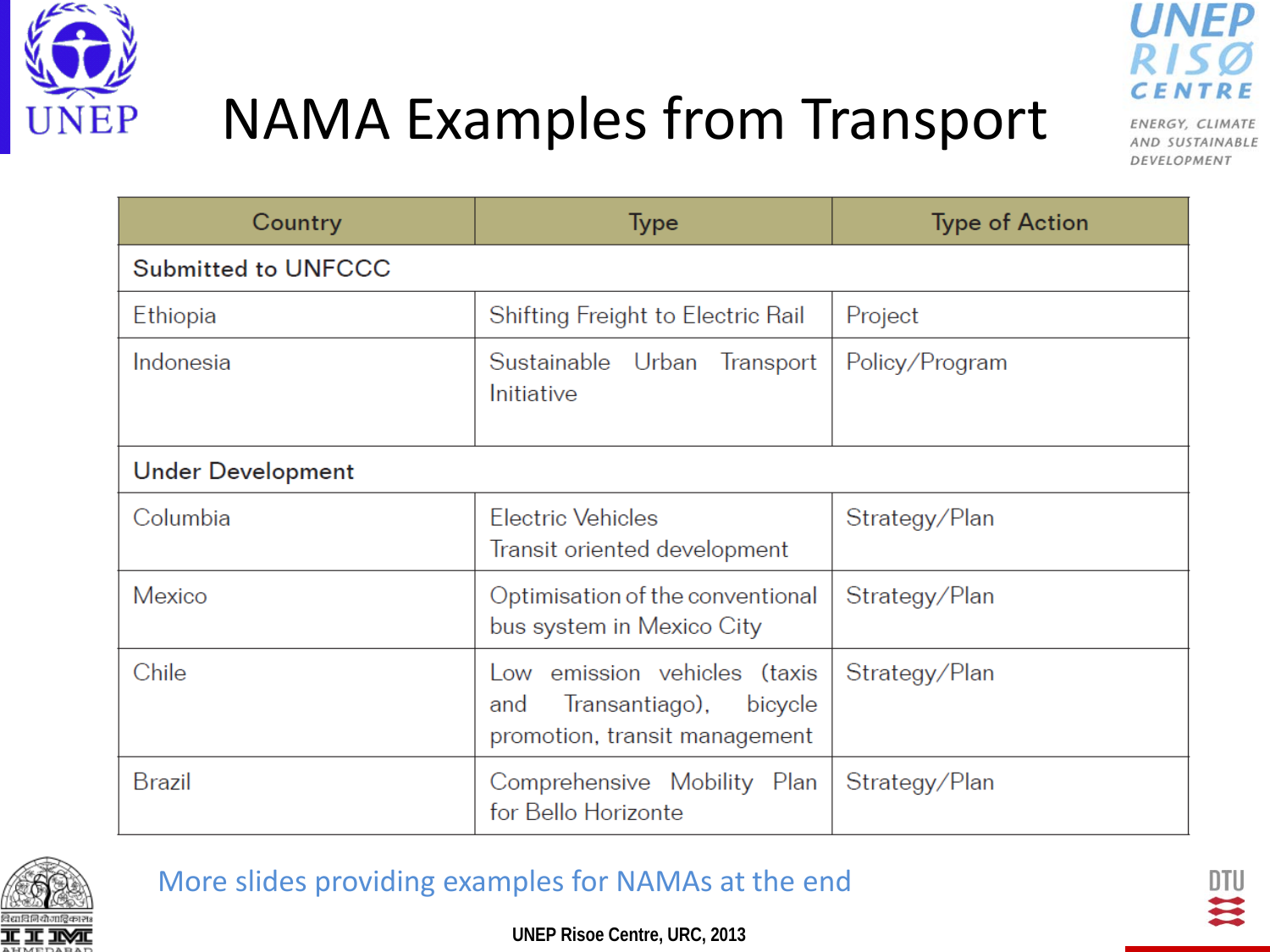



### Financial Support for NAMAs



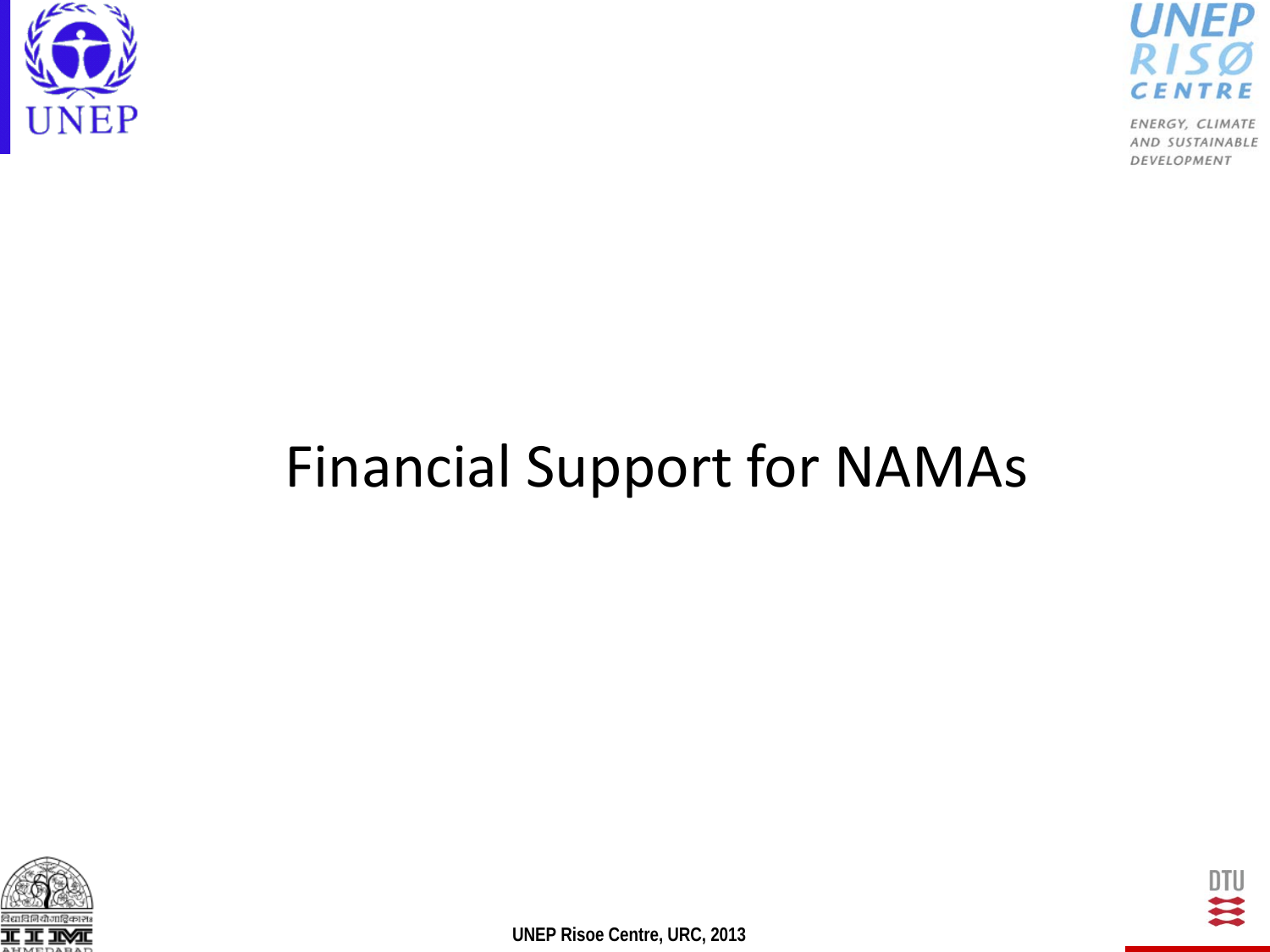



- Incremental Cost is financed through financial mechanism of the UNFCCC.
- Incremental costs = NAMA cost cost of baseline activities that would be implemented in absence of a NAMA
- Financing from climate change through
	- GEF
	- Green Climate Fund
	- Bilaterals/Multilaterals



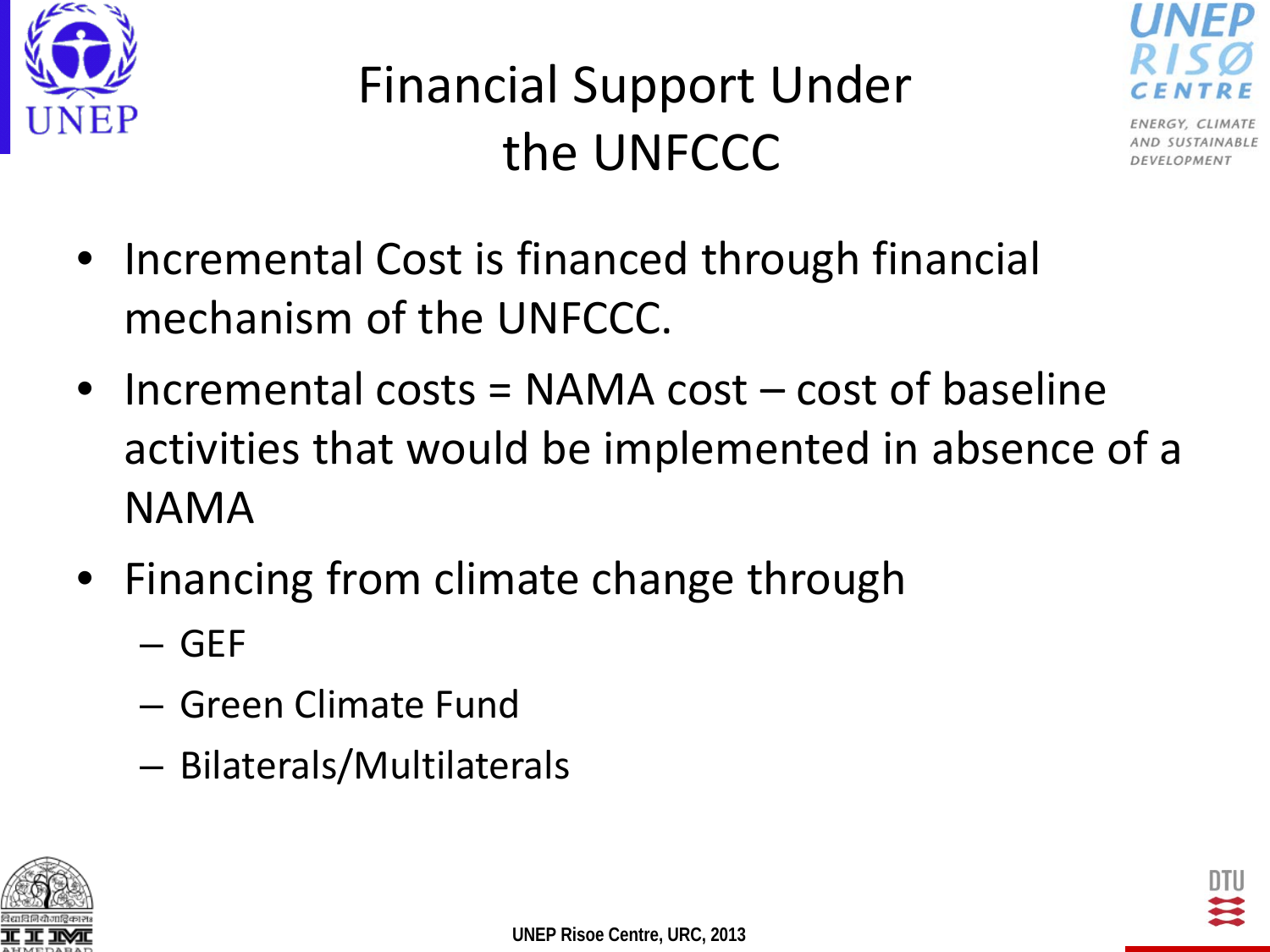

# Finance sources and types of activities

- A NAMA could include following combination of activities:
	- Direct creation of physical and technical infrastructure (e.g., construction of BRTS, etc.);
	- Technical assistance and capacity building support
		- Development of regulation, policies, fiscal or financial incentive mechanisms and their implementation, etc.;
		- institutional infrastructure to support implementation of policies and regulations; and
		- Planning, research and capacity building activities (e.g., LCMP)
- Financing for Technical assistance and Capacity Building through grants,
	- mostly from international public finance;
	- But also national public finance.

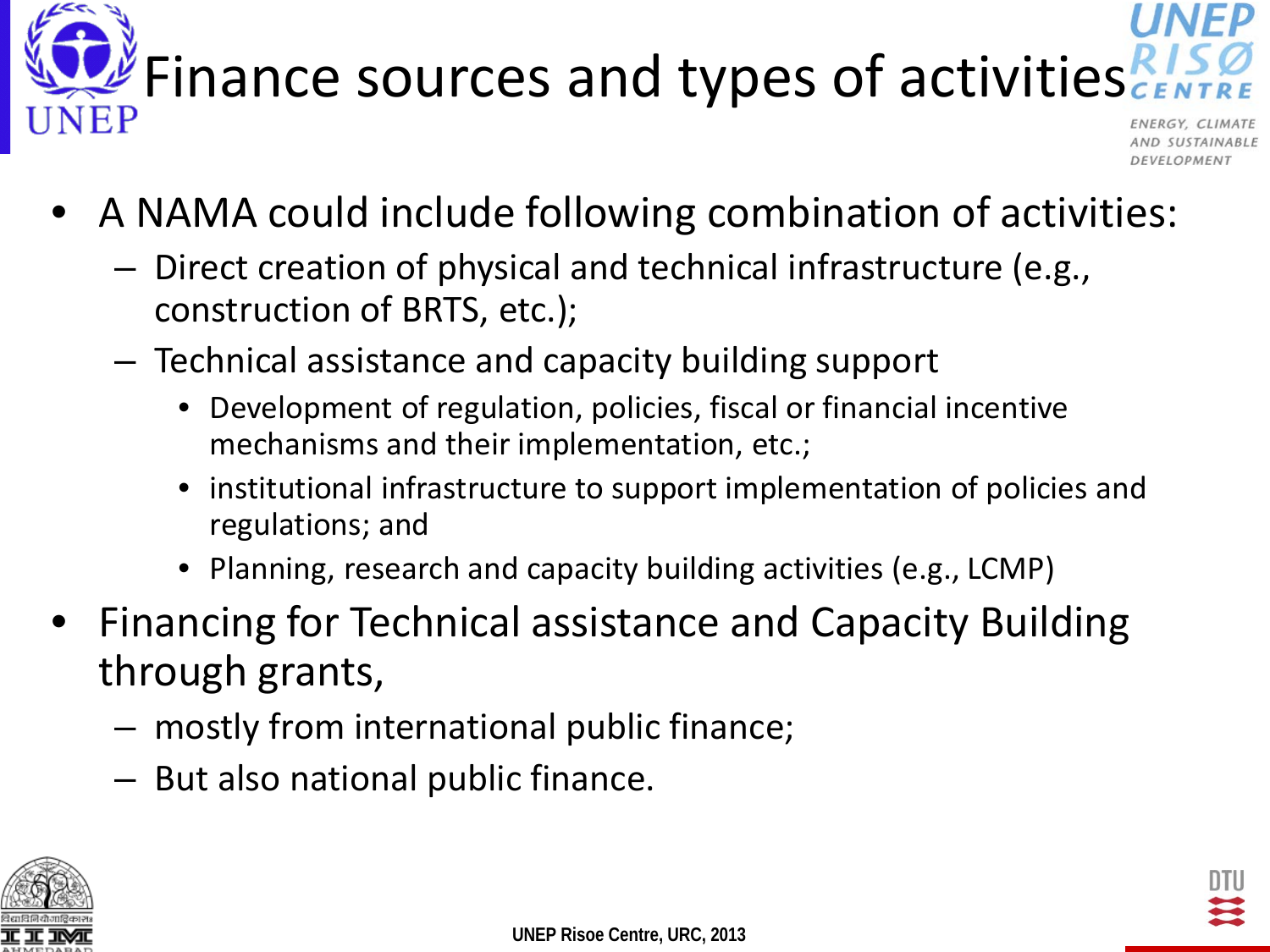



- Investments for physical and technological infrastructures
	- mostly through funds raised by investors (loans, FDI, equity);
	- Could include governments seeking sovereign loans (e.g., MRTS construction); and
	- Line of credit for loans where profitability is not an issue but high upfront costs makes access to finance difficult.
- Investments may receive some grant support:
	- Low returns compared to BAU options
		- either upfront to reduce investments costs through subsidies or lower than market interest rate loans; or
		- during operational phase such as higher service fee, feed-in-tarrifs, carbon markets, etc.
	- Higher (perceived risks) guarantees, etc.
- Countries may receive loans/low interest rate loans if availability of investment finance is a challenge for low cost options;
- International financial institutions and bilateral financial institutions have prioritized investments that have low carbon impacts.

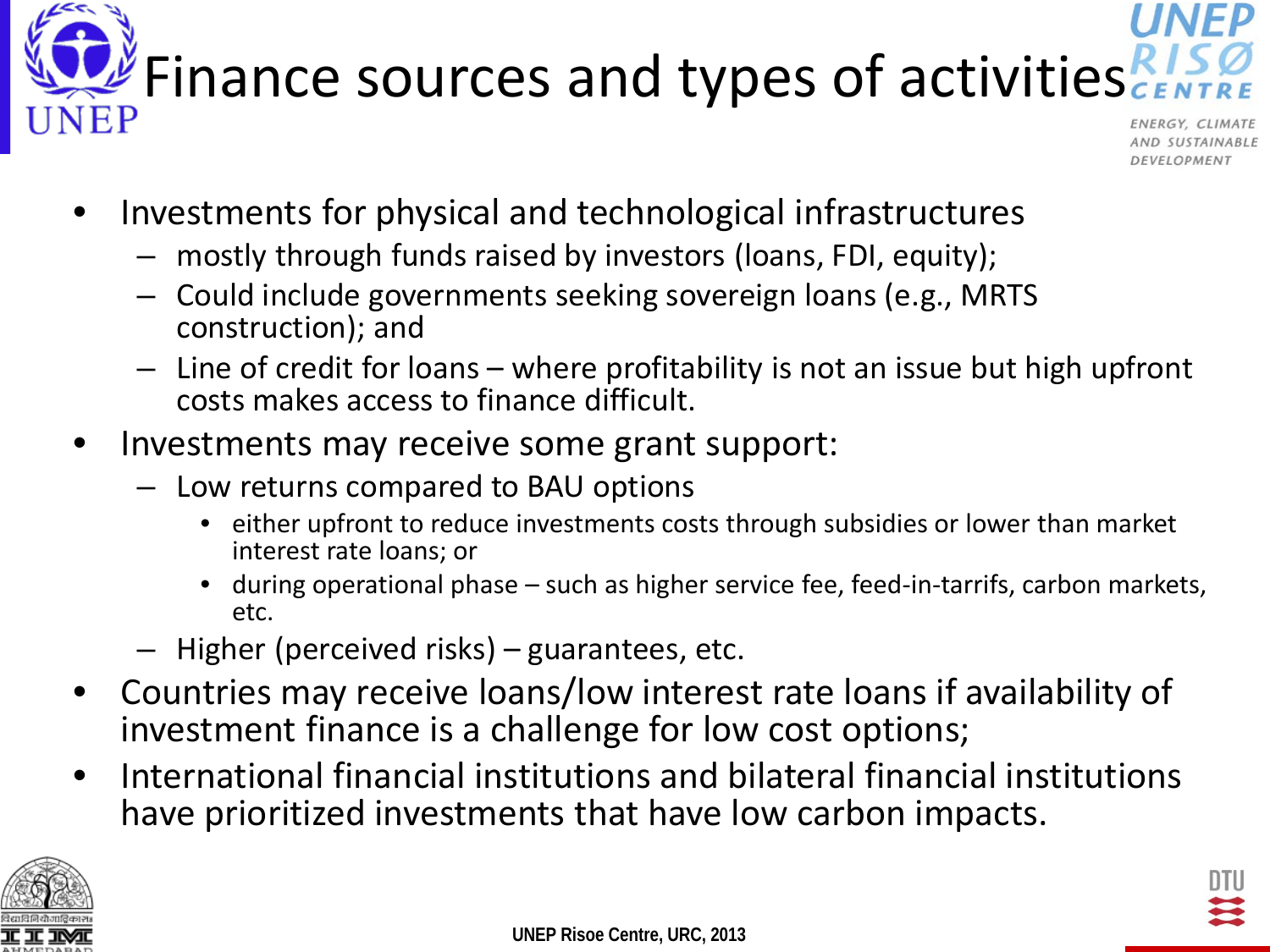

# International requirements for NAMAs

- NAMA specific mitigation action as Implementation Plans
	- International supported NAMA = supported NAMA
		- Country may receive support in form of: Finance, Technology and Capacity Building
	- Domestic supported NAMA = unilateral NAMA
		- NAMAs implemented by countries their own resources and capacities
- Country are required to report through BUR information on planned and implemented NAMAs – description, outcomes and its GHG impacts
- A key Element of all NAMAs is Measurement, Reporting and Verification (MRV)
	- All NAMAs will be subject to domestic MRV.
	- A robust and reliable assessment of GHG impacts of NAMAs and its MRV is critical to assess the effectiveness of action and countries contribution to deviation from BAU
- Domestic MRV will be based on country requirements developed in accordance with general guidance for Domestic MRV being developed under UNFCCC.
- MRV of supported NAMAs may also be influenced by requirements of entity providing international support.
- Key is ensuring transparent assessment and reporting of impacts.

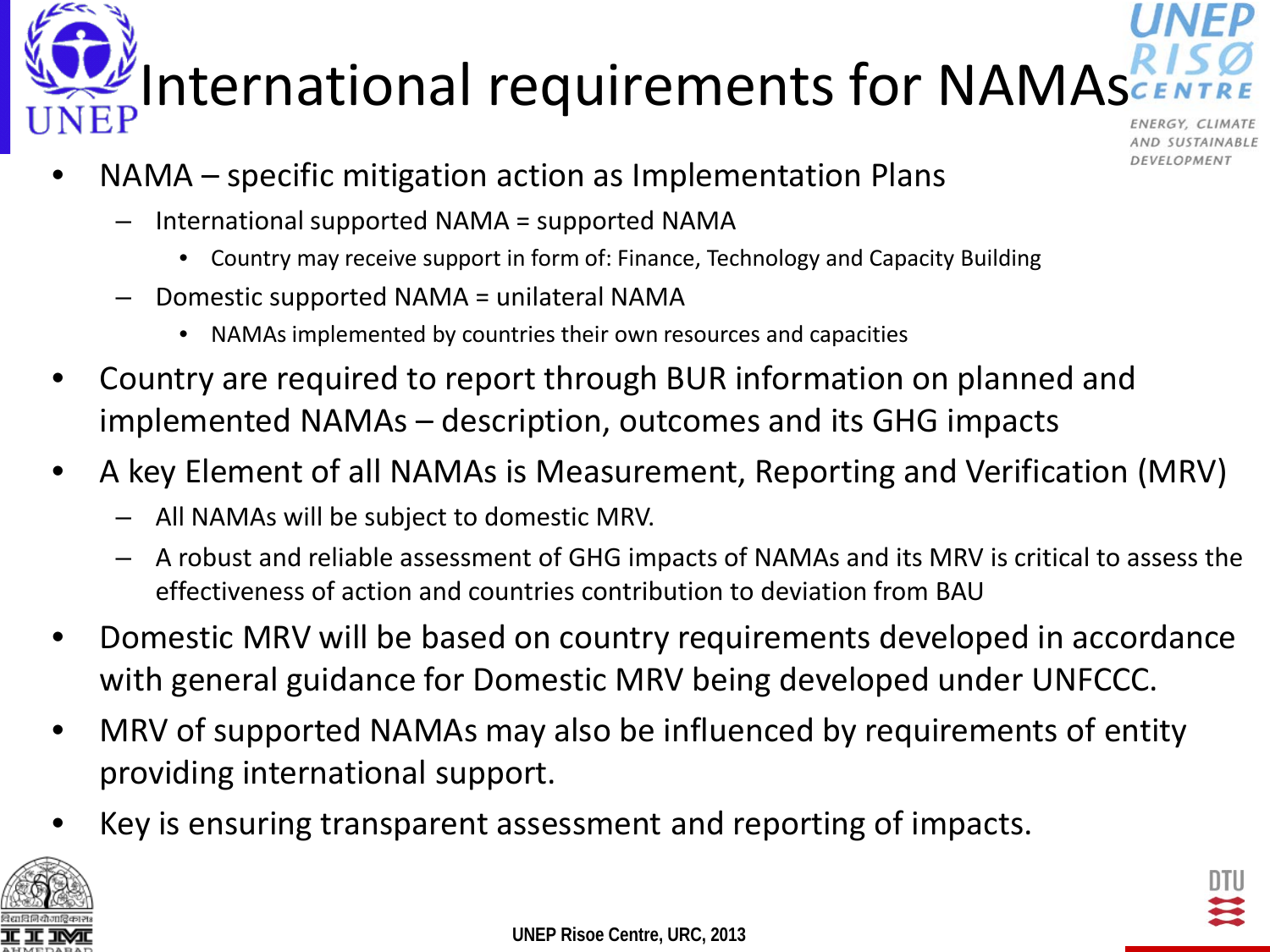



# India



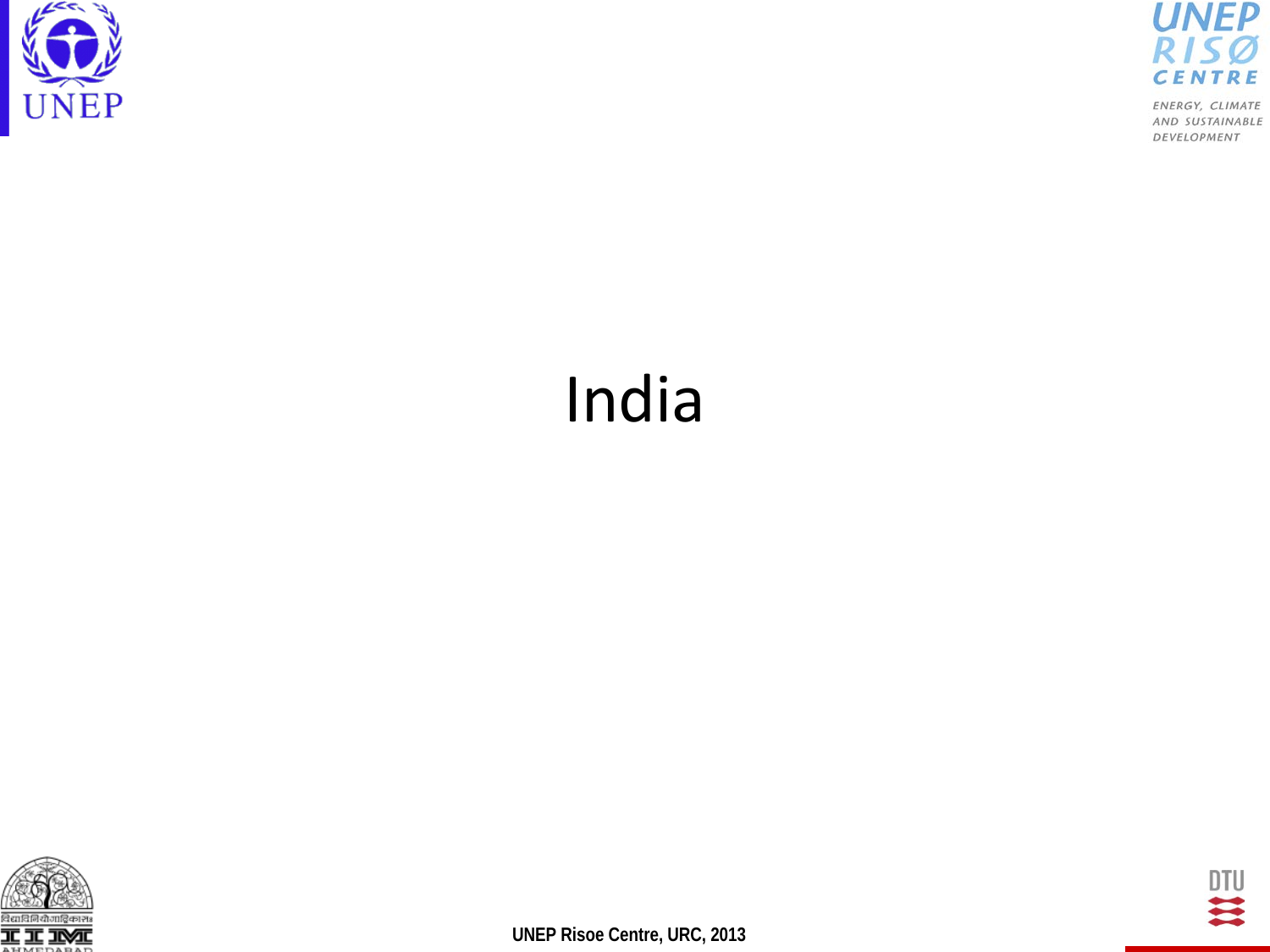

AND SUSTAINABLE DEVELOPMENT

#### 1.20-25% reduction in emission intensity relative to 2005

- 2.Per Capita Emissions Below OECD Average
- 3.MRV/ICA of Domestic Actions (India's Proposal at Cancun)



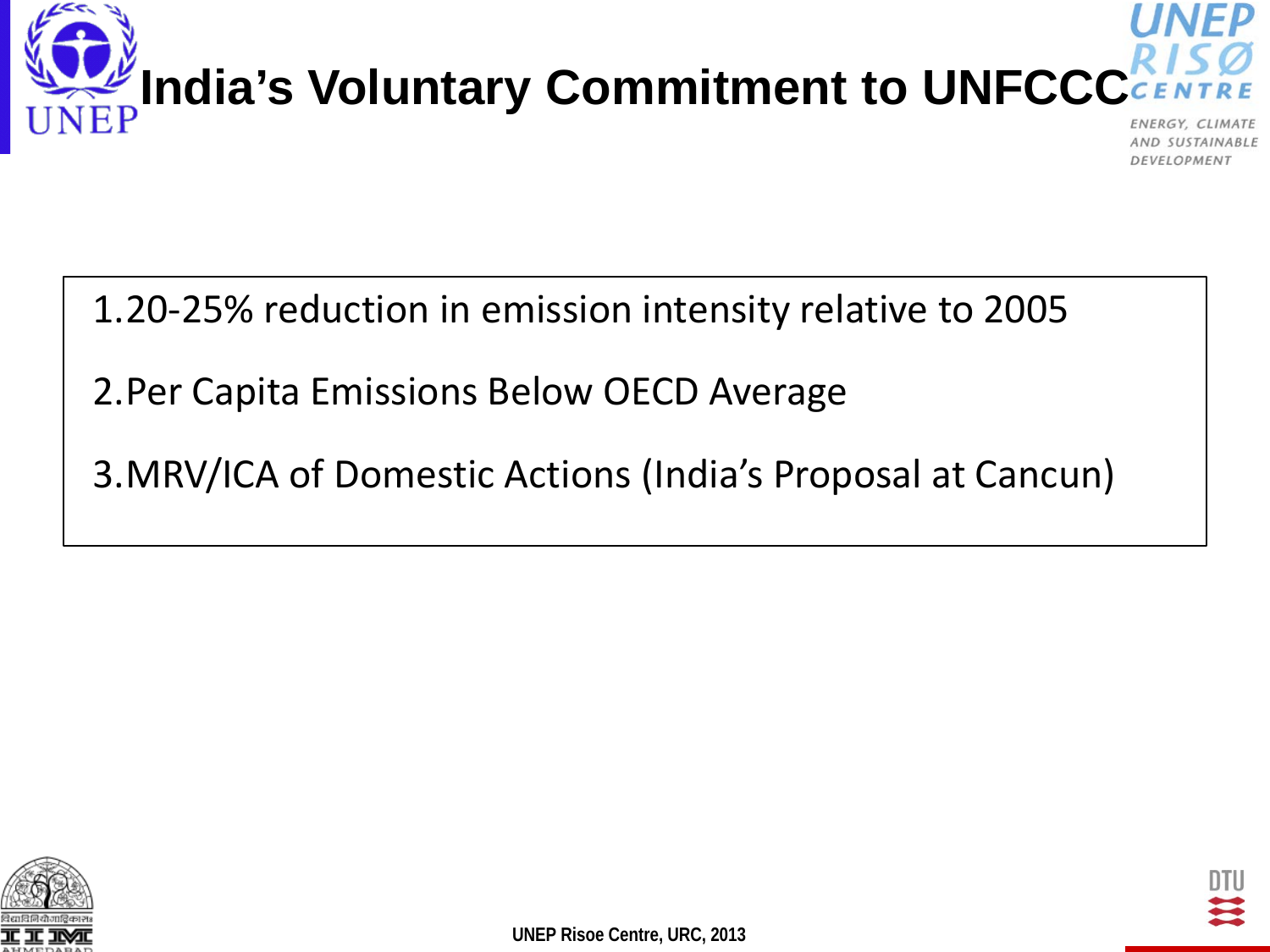### **D** Andia's National Climate Change Action Plan: UNEP

#### **Implementation Strategy**

#### **India's Climate Change National Action Plan (NCCAP): Implementation Strategy**

#### **8 National Missions of NCCAP**

- **1.Solar Energy (20 GW Grid Solar by 2022; 20 million sq. meter collectors)**
- **2.Enhanced Energy Efficiency (Avoided capacity: 19000 MW by 2014-15)**
- **3.Sustainable Habitat**
- **4.Water Sector (20% water use efficiency improvement)**
- **5.Sustaining the Himalayan eco system**
- **6.A "Green India" (20 Mil. Hectare forestation by 2020; Forest cover from 23 to 33%)**
- **7.Sustainable Agriculture (Micro irrigation promotion in 40 Mil. Hectare )**

**8.Strategic Knowledge for Climate Change**

#### **Implementation of Domestic Actions**

- **Carbon tax on coal to fund clean energy**
	- US \$1/ton on domestic & imported coal; fund to be used for Clean Energy
- **Enhanced Energy Efficiency measures**
- Mandate to reduce specific energy consumption;
- Energy savings certificates & trading
- Energy efficiency ratings mandatory for 4 key appliances from Jan 2010
- Reduction of 6 GW of electricity demand through mass distribution of CFLs

#### • **Renewable Energy Push**

- Capital Subsidies and/or Preferential Feed-in Tariff
- Renewable Energy Certificates Market
- **Mission on sustainable habitat**
- Energy efficiency in residential, commercial and urban transportation
- Managing water, wastewater and solid waste with recycling, reuse and energy creation



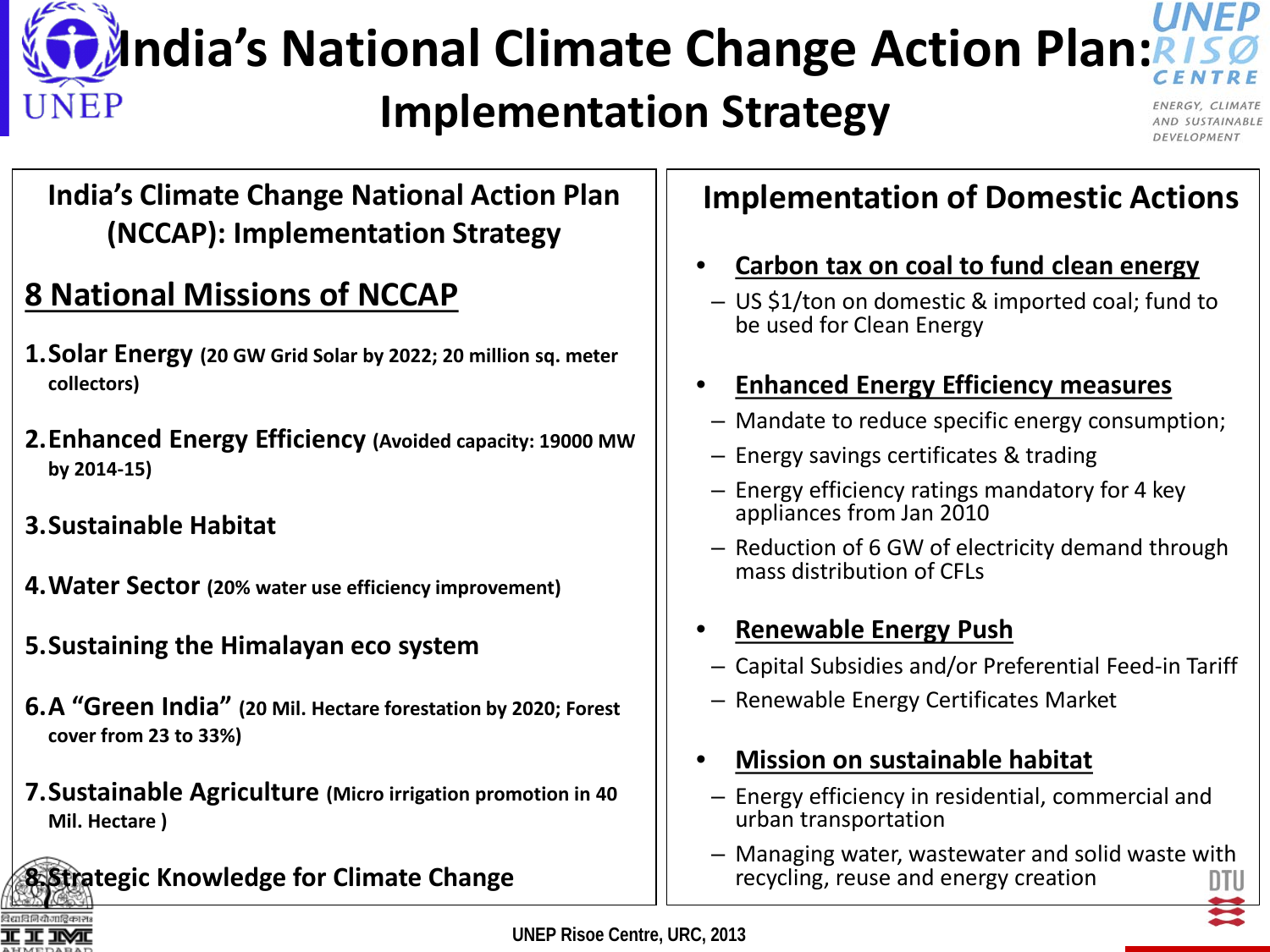# **NAMAs for India: Linking top-down and bottom-up**



#### **Global Actions Initiatives**

- Global climate negotiations
- Finance for NAMAs
- Lessons from International best practices

#### **National Targets /Policies**

- National Action Plan on Climate Change
- 20-25% intensity reduction by 2020
- Biannual Reporting

#### **Scale up Local Initiatives**

- Technical support for energy efficiency, LCMPs, etc.
- Leverage finance
- Local benefits- mobility, environment, green growth



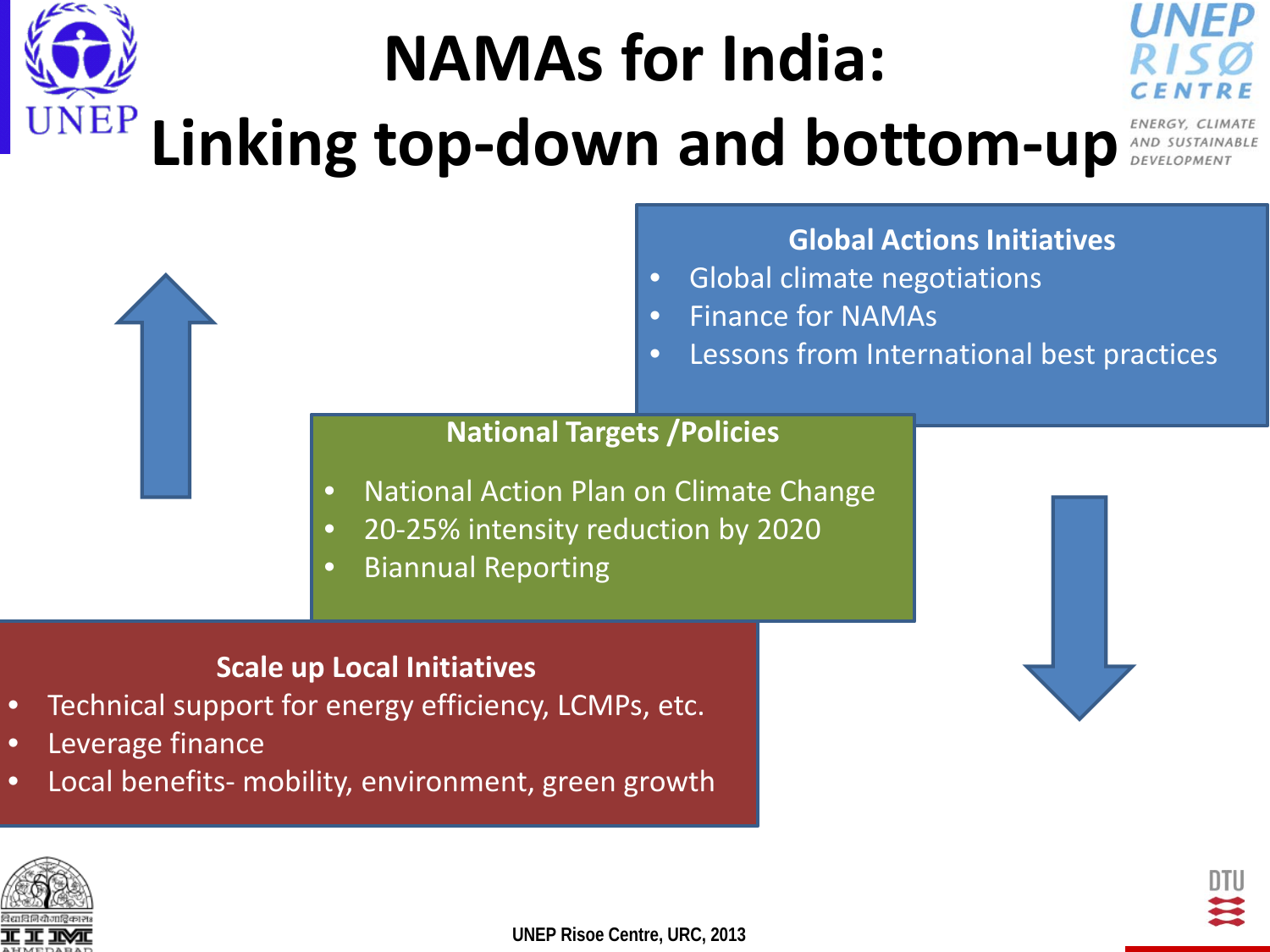



- Significant Mitigation Opportunities exist for urban transport projects to qualify as NAMAs
- Funding Gap for Urban transport projects
	- High cost of infrastructure
	- Limited funding capacity of local governments
- **Barriers** 
	- Institutional Capacity
	- Reliable data on transport indicators at local level
- Develop LCMPs with full costs and co-benefits; short term and long-term measures; key mitigation opportunities



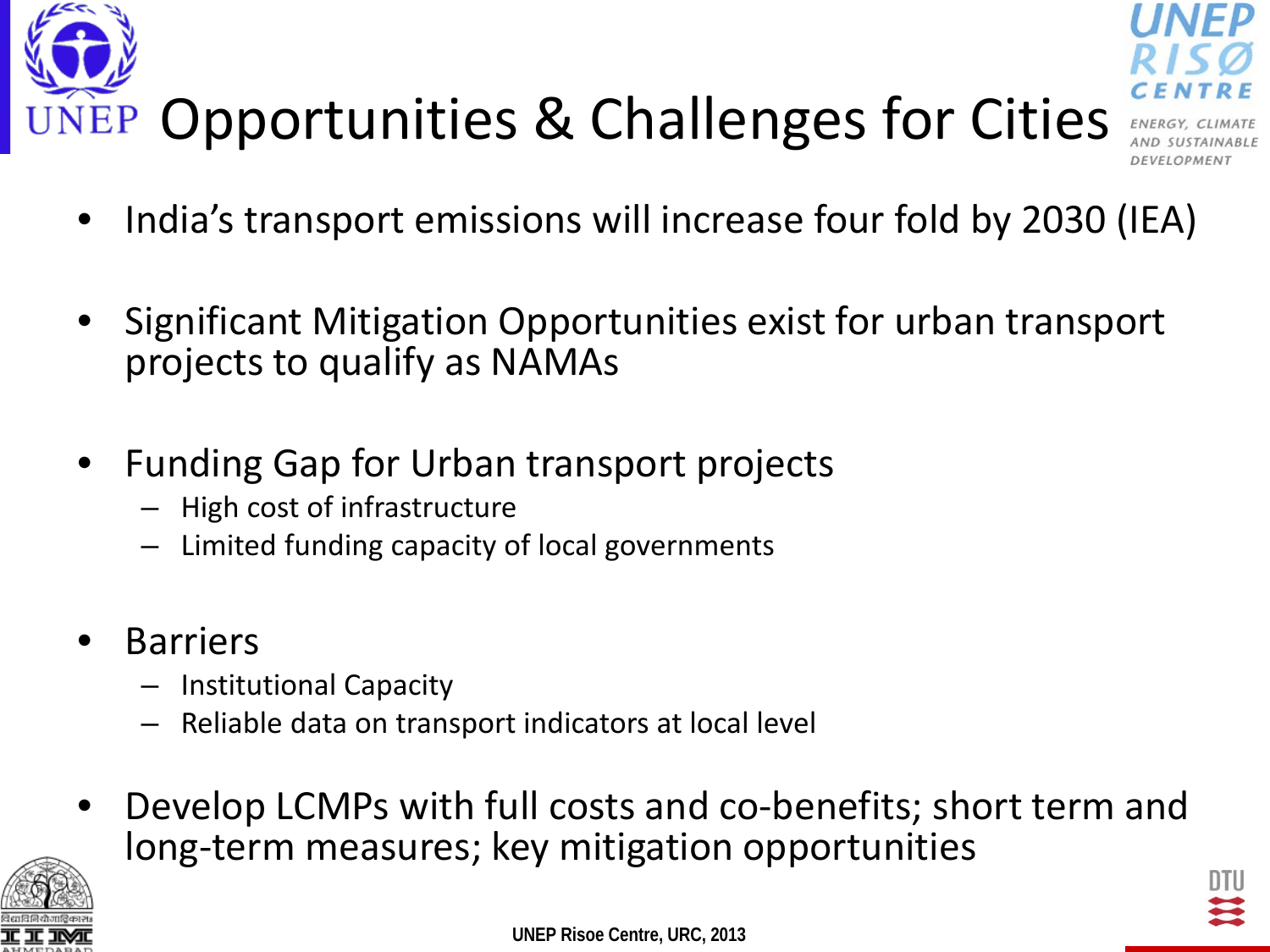



# Thanks You



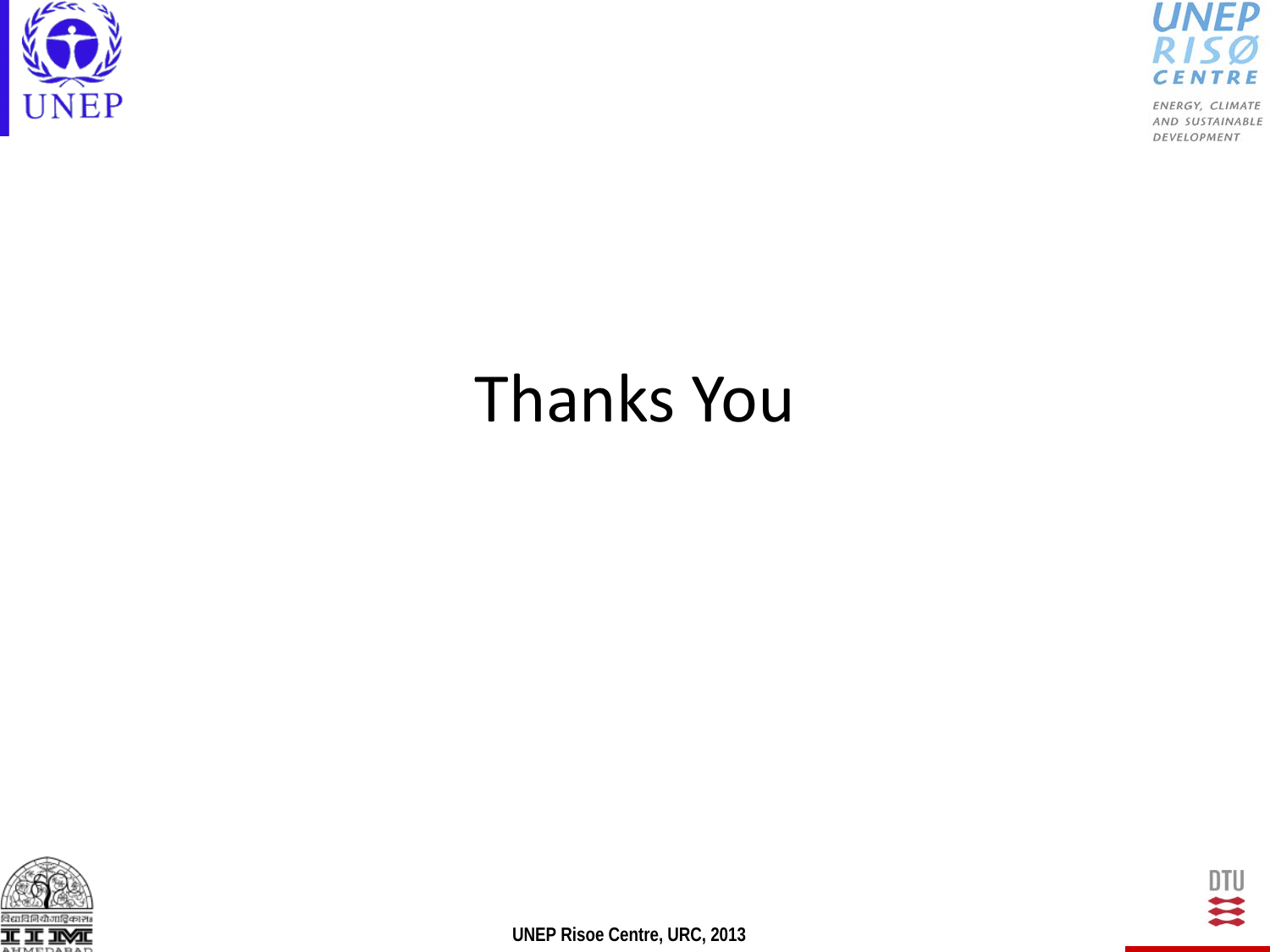



# Extra Slides



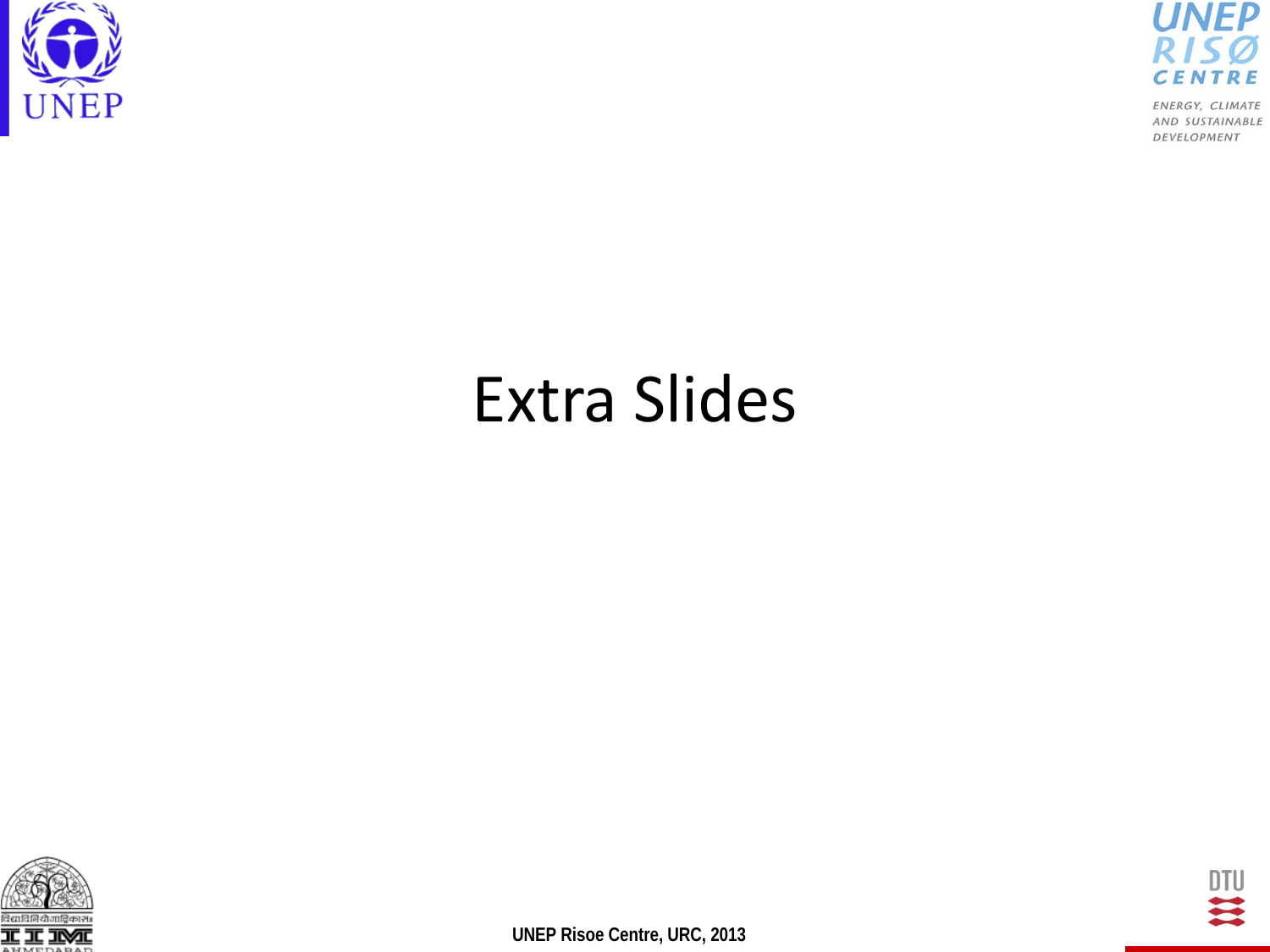

# Transport NAMAs – e.g. i



ENERGY, CLIMATE AND SUSTAINABLE DEVELOPMENT

- **1. Project**
- **2. Policy /Program**
- **3. Strategy /Plan**
- **Ethiopia:** Intra-urban Electric train in Ethiopia: Shift 50% cargo transported by road to electric rail through eight routes connecting the main economic hubs of the country. The electricity used will be generated from renewable energy.
- **Indonesia:** Sustainable Urban Transport Initiative in Indonesia: Promoting sustainable urban transport in Indonesian Cities with the implementation of low-carbon mobility plans in three cities(Medan, Menado, Batam) as well as supporting policies/regulations at the national level.
- Transport demand Management in Jakarta, Indonesia: Implementation of additional and/or improved TDM measures, including electronic road pricing, parking restraint, improvements in public transport (particularly bus rapid transit).
- **Brazil:** Comprehensive mobility plan for Bela Horizonte, Brazil Objective is to increase the share of non-motorized and public transport to generate reductions in GHG emissions from urban transport and improve conditions of transport and the local environment. This will achieved through: enhancement of public transport (BRT and metro); Metropolitan fare integration; Construction of infrastructure for non- motorized transportation; and, Combined land use and parking policies.

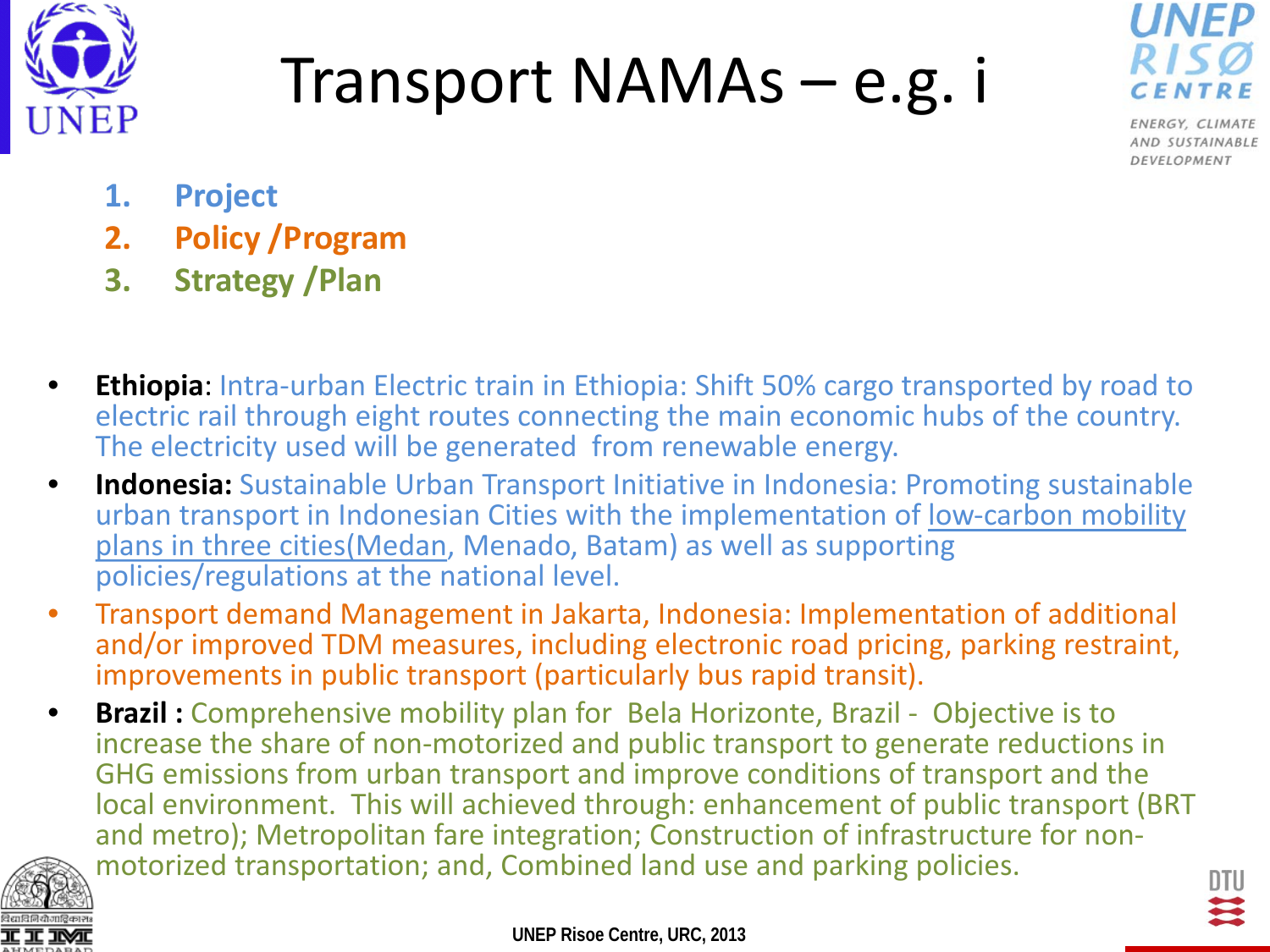

# Transport NAMA e.g. ii



ENERGY, CLIMATE AND SUSTAINABLE DEVELOPMENT

#### • **Mexico:**

- **a. Freight transport NAMAs**: Renovate freight transport fleet and adopt strategies, technologies and best practice to reduce emissions from Freight transport
- **b.** Optimization of the conventional bus system in Mexico City Establishment of the appropriate institutional and regulatory framework needed for the optimization of the bus system; Implementation of changes in the bus systems, such as the reorganization of routes and concession management; Public awareness raising and outreach; and, Implementation of a transport monitoring system.
- **Columbia:** Electric vehicles for Columbia: Objective is to substitute conventional vehicles with electric vehicles. The penetration of electric vehicles should reach 20% for the passenger sector, 30% for taxi fleets and 30% for urban freight
- **Chile:**
	- **a. Programme for energy efficiency in transport sector**: promotion of energy efficiency in the transport sector to reduce GHG emissions and to secure sustainable cargo and passenger transport through: Aerodynamic improvements of vehicles; Capacity building on efficient driving; Best practices for vehicle maintenance; and Improved fleet management.
	- **b. Integrated transit management system for cities** : Implementation of transit management measures in cities to improve the overall flow of traffic and to reduce GHG emissions through: Analysis and development of transit management systems; and, development of traffic calming areas.
	- **c. E-mobility readiness plan** : To promote the introduction of grid-enabled electric vehicles in Chile on a large scale, leading to a target of 70,000 electric vehicles by the year 2020. The plan foresees the implementation of a set of activities to target barriers and provide incentives to achieve the overall target through: Market creation, Charging infrastructure; and, Research and development

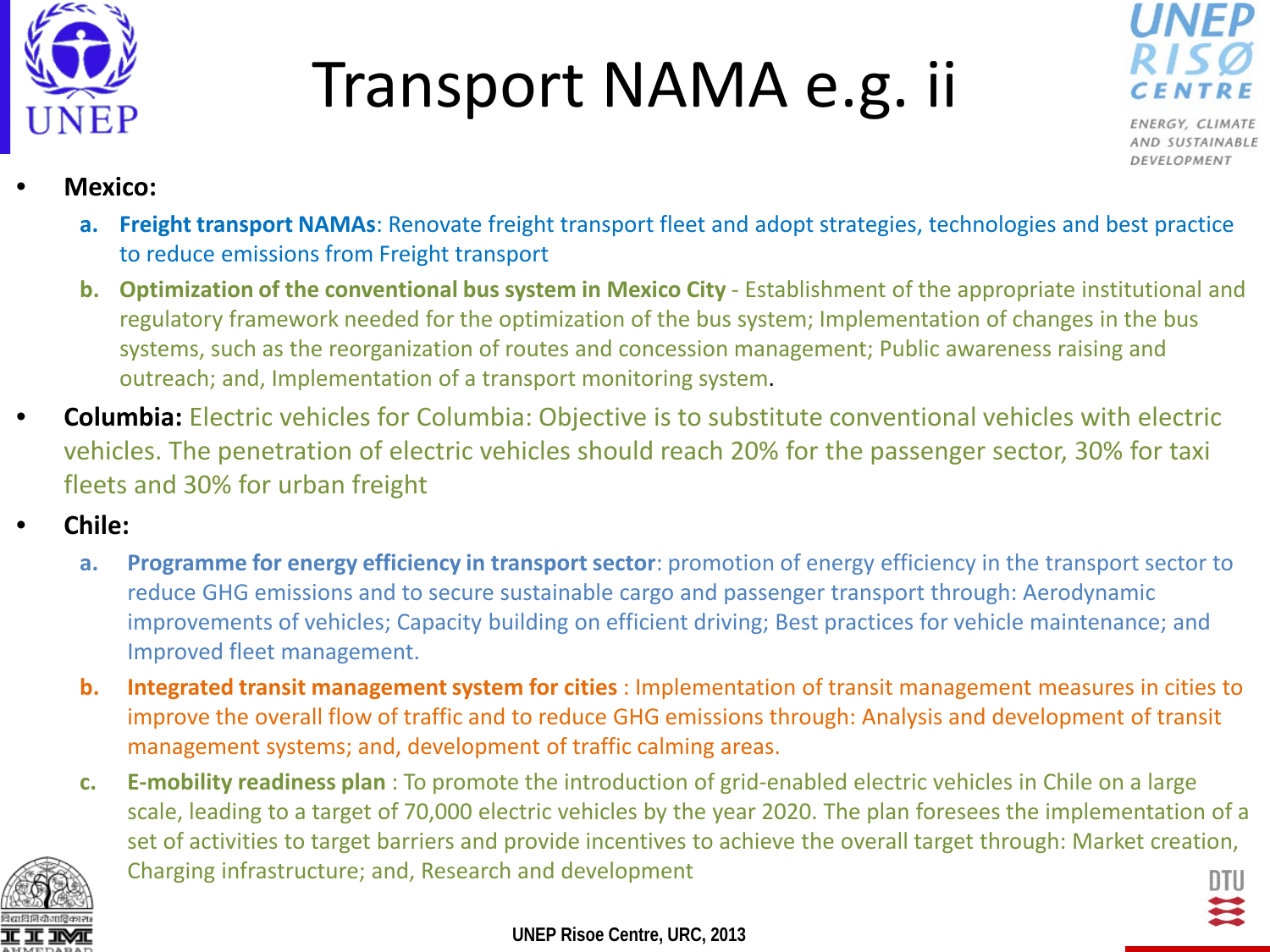

# Transport NAMA e.g., iii



AND SUSTAINABLE DEVELOPMENT

- **Serbia:** Rehabilitation of arterial roads in Serbia: Improving the road quality of 19 different arterial road sections throughout Serbia to enable a traffic speed of 60 km/h which will be result in reduced fuel consumption.
- **Lebanon:** Public transport development in Lebanon: The programme will undertake the following set of activities: Revitalization of the public transport system in greater Beirut through improvements in the public bus fleet and the implementation bus rapid transport system. The objective is to reach a level where 50% of passenger-trips are travelled by public transport; Old car replancement programme (40 000 old vehicles); Development of intercity rail connection between the [north](http://www.nama-database.org/index.php/Public_transport_development_in_Lebanon) of the country and Beirut.
- **Laos:** Feasibility study of public transport in Vientiane, Laos: Implement the Sustainable Transport Strategy as well as the Master Plan on Comprehensive Urban Transport of Vientiane. The objective is to develop transport system and reduce emissions through road network development, public transport development (BRT) and traffic management and safety.
- **Argentina:** Modernize the Freight train infrastructure in Argentina: Modernize the freight infrastructure of the Belgrano Cargas freight rail system and promote a modal shift from trucks to rail for agricultural products. Argentina aims to increase rail share of freight transport from 2% to 20% by 2020, displacing less efficient and higher  $CO<sub>2</sub>$  emitting truck transportation with more efficient rail transport